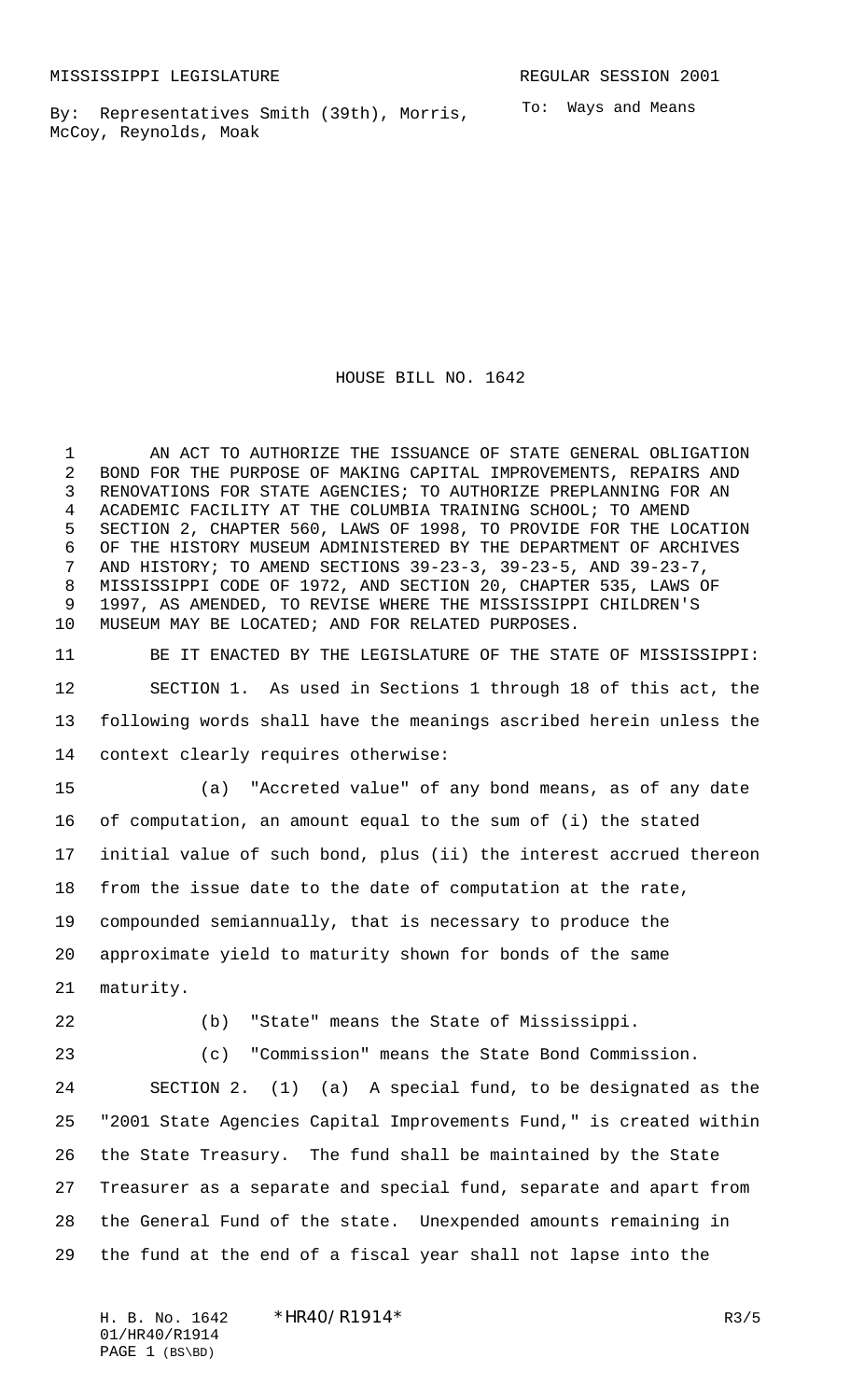H. B. No. 1642 \* HR40/R1914\* 01/HR40/R1914 PAGE 2 (BS\BD) State General Fund, and any interest earned or investment earnings on amounts in the fund shall be deposited into such fund. (b) Monies deposited into the fund shall be disbursed, in the discretion of the Department of Finance and Administration, to pay the costs of capital improvements, renovation and/or repair of existing facilities, furnishings and/or equipping facilities for public facilities for agencies or their successors as hereinafter described: **NAME PROJECT AMOUNT ALLOCATED** Mississippi Forestry Commission....................\$ 500,000.00 Construction of a new training facility...............\$ 500,000.00 43 Department of Mental Health...........................\$ 7,500,000.00 Construction, furnishing and equipping of nursing facilities at East Mississippi State Hospital in order to meet state licensure requirements..........\$ 7,500,000.00 49 Department of Public Safety...........................\$ 2,000,000.00 Construction, furnishing and equipping of a new Highway Safety Patrol Substation in the Jackson, Mississippi metropolitan area...\$ 2,000,000.00 Department of Wildlife, Fisheries and Parks........\$ 5,150,000.00 Repair and renovation to roads, parks and cabins at state parks as determined necessary by the Department of Wildlife, Fisheries and Parks.............\$ 4,000,000.00 Improvements to the Lyman State Fish Hatchery...................\$ 1,000,000.00 Renovation and repair of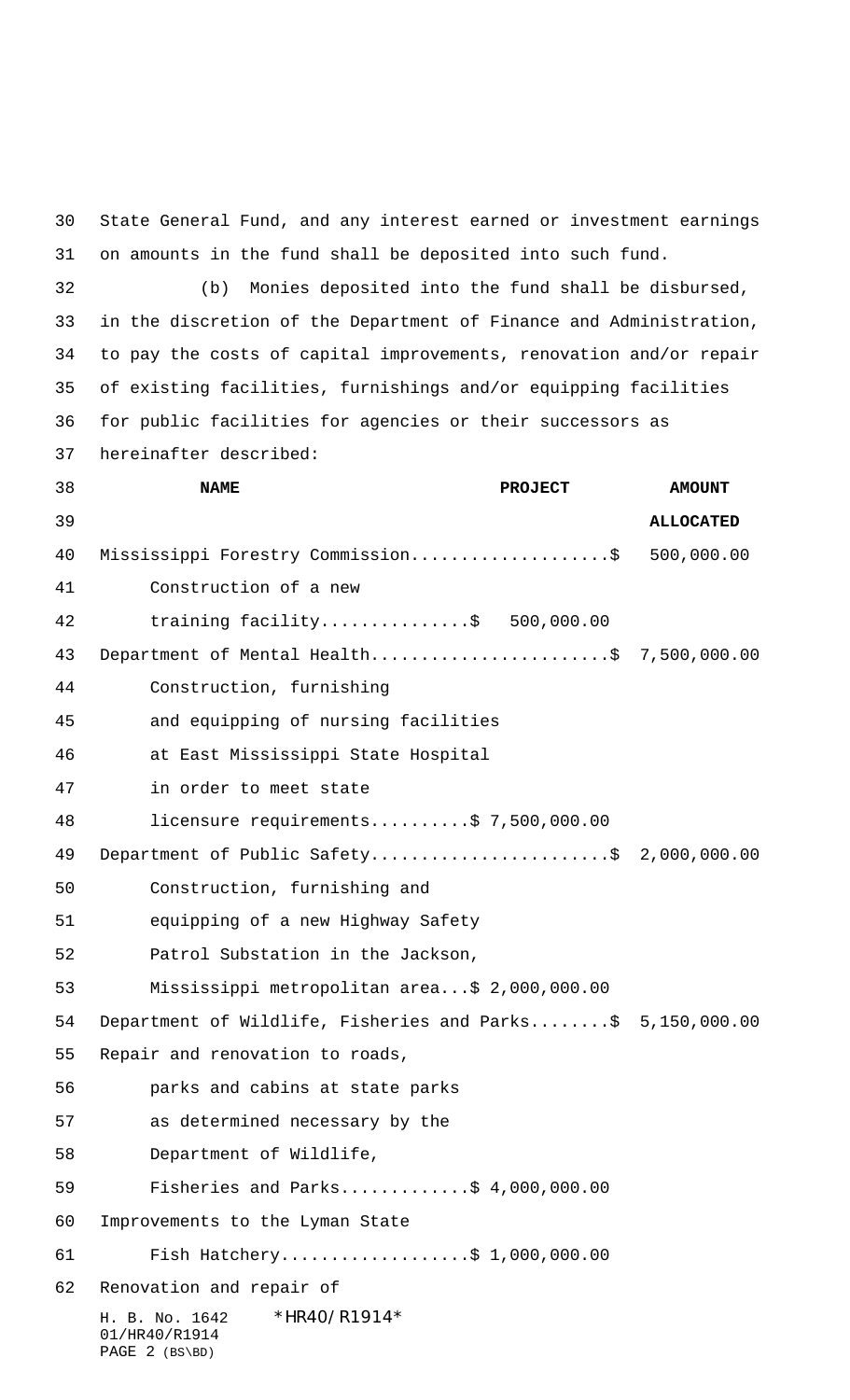H. B. No. 1642 \*HR40/R1914\* 01/HR40/R1914 PAGE 3 (BS\BD) the campground area at the John Kyle State Park including bath houses and electrical upgrades...\$ 150,000.00 Department of Finance and Administration...........\$ 16,000,000.00 Tenant build out expenses related to repair and renovation of the Walter Sillers Building....\$ 10,000,000.00 Repair and renovation of state owned facilities and institutions of higher learning necessary for compliance with the Americans With Disabilities Act.\$ 6,000,000.00 75 Department of Rehabilitation Services...............\$ 100,000.00 Repair and renovation of the Addie McBryde Center located at the University of Mississippi Medical Center in Jackson, Mississippi...\$ 100,000.00 80 Mississippi Veterans Memorial Stadium...............\$ 300,000.00 Repair and renovation necessary for compliance with the Americans with Disabilities Act..\$ 300,000.00 84 Department of Education...............................\$ 7,000,000.00 Phase II of construction, furnishing and equipping of the Mississippi School of Fine Arts on 88 the campus of Whitworth College in Brookhaven, Mississippi.........\$ 7,000,000.00  **TOTAL........................................ \$ 38,550,000.00** (2) Amounts deposited into such special fund shall be disbursed to pay the costs of projects described in subsection (1) of this section. If any monies in such special fund are not used within four (4) years after the date the proceeds of the bonds authorized under Sections 1 through 18 of this act are deposited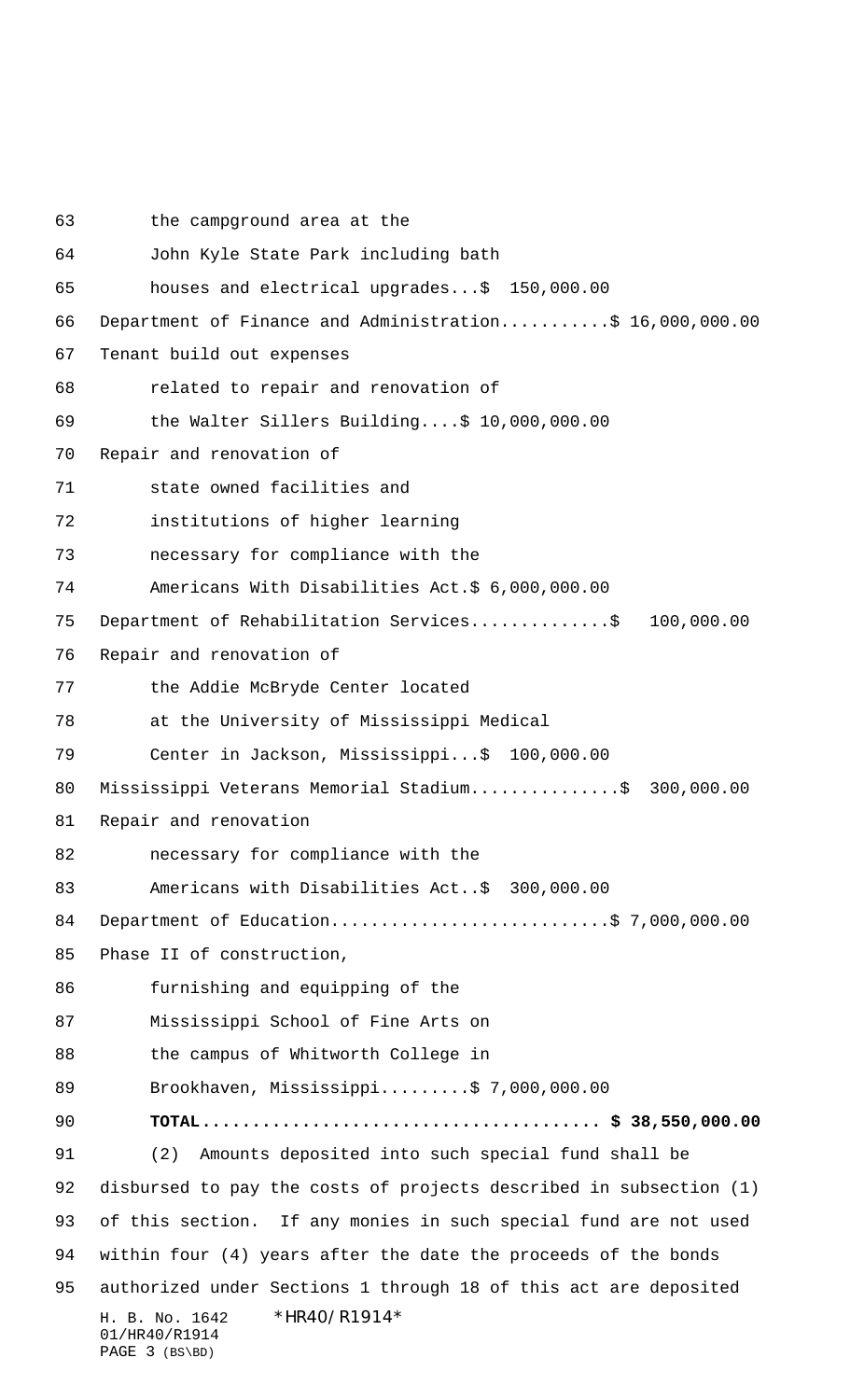into the special fund, then the agency for which any unused monies are allocated under subsection (1) of this section shall provide an accounting of such unused monies to the commission. Promptly after the commission has certified, by resolution duly adopted, that the projects described in subsection (1) of this section shall have been completed, abandoned, or cannot be completed in a timely fashion, any amounts remaining in such special fund shall be applied to pay debt service on the bonds issued under Sections 1 through 18 of this act, in accordance with the proceedings authorizing the issuance of such bonds and as directed by the commission.

 (3) The Department of Finance and Administration, acting through the Bureau of Building, Grounds and Real Property Management, is expressly authorized and empowered to receive and expend any local or other source funds in connection with the expenditure of funds provided for in this section. The expenditure of monies deposited into the special fund shall be under the direction of the Department of Finance and Administration, and such funds shall be paid by the State Treasurer upon warrants issued by such department, which warrants shall be issued upon requisitions signed by the Executive Director of the Department of Finance and Administration or his designee.

 (4) Any amounts allocated to an agency that are in excess of that needed to complete the projects at such agency are described in subsection (1) of this section may be used for general repairs and renovations at the agency to which such amount is allocated.

 (5) The Department of Finance and Administration, acting through the Bureau of Building, Grounds and Real Property Management, is authorized to preplan the construction of an academic center at the Columbia Training School in Marion County, Mississippi. The project authorized in this subsection shall be in addition to the projects authorized in subsection (1) of this

section.

H. B. No. 1642 \*HR40/R1914\* 01/HR40/R1914 PAGE 4 (BS\BD)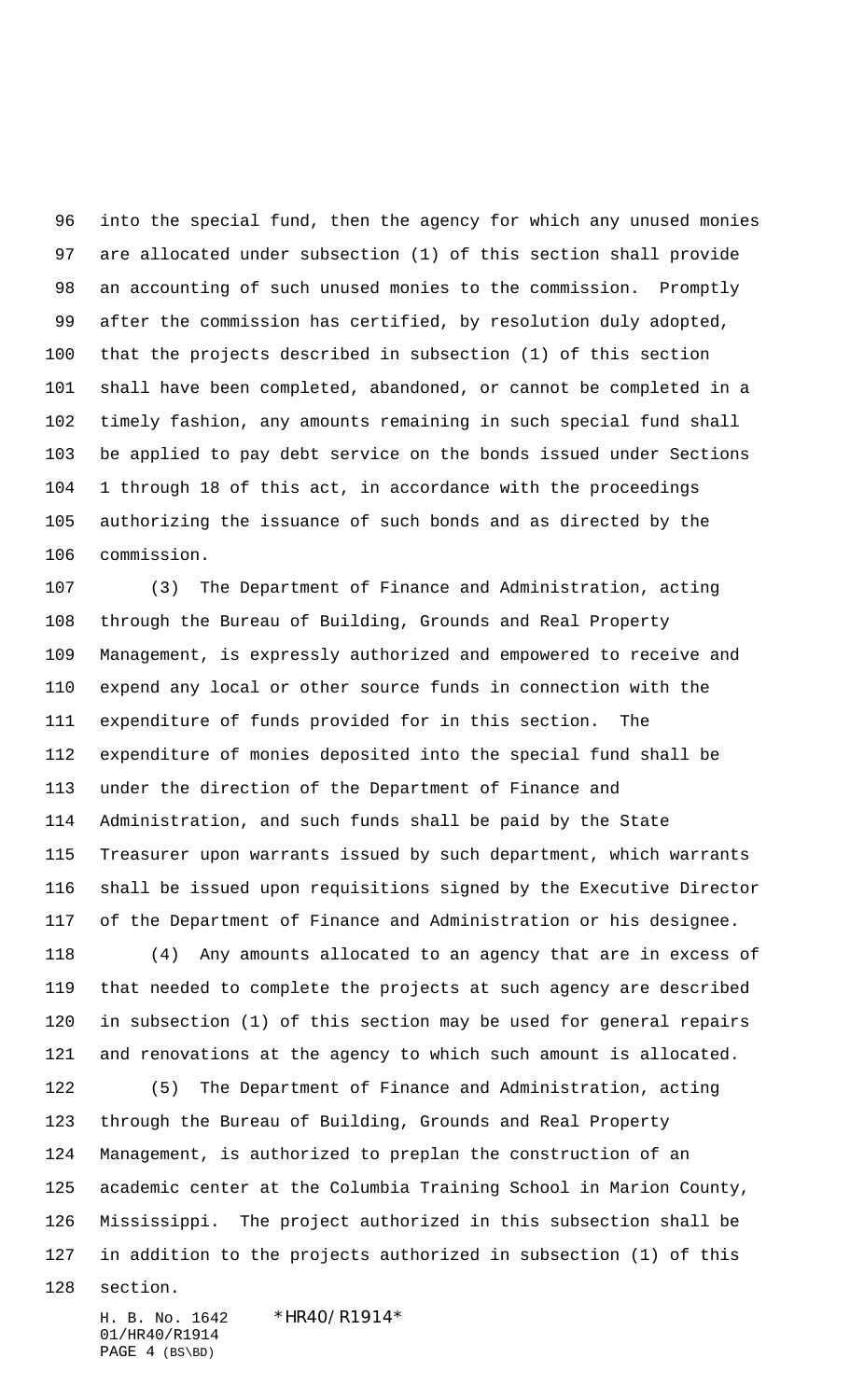SECTION 3. (1) (a) A special fund, to be designated as the "2001 Mississippi State Owned Buildings Repair and Renovation Fund" is created within the State Treasury. The fund shall be maintained by the State Treasurer as a separate and special fund, separate and apart from the General Fund of the state. Unexpended amounts remaining in the fund at the end of a fiscal year shall not lapse into the State General Fund, and any interest earned or investment earnings on amounts in the fund shall be deposited into such fund.

 (b) Monies deposited into the fund shall be disbursed, in the discretion of the Department of Finance and Administration, to pay the costs of repair and renovation of state owned buildings and facilities.

 (2) Amounts deposited into such special fund shall be disbursed to pay the costs of the projects described in subsection (1) of this section. If any monies in such special fund are not used within four (4) years after the date the proceeds of the bonds authorized under Sections 1 through 18 of this act are deposited into the special fund, then the Department of Finance and Administration shall provide an accounting of such unused monies to the commission. Promptly after the commission has certified, by resolution duly adopted, that the projects described in subsection (1) of this section shall have been completed, abandoned, or cannot be completed in a timely fashion, any amounts remaining in such special fund shall be applied to pay debt service on the bonds issued under Sections 1 through 18 of this act, in accordance with the proceedings authorizing the issuance of such bonds and as directed by the commission.

H. B. No. 1642 \*HR40/R1914\* (3) The Department of Finance and Administration, acting through the Bureau of Building, Grounds and Real Property Management, is expressly authorized and empowered to receive and expend any local or other source funds in connection with the expenditure of funds provided for in this section. The

01/HR40/R1914 PAGE (BS\BD)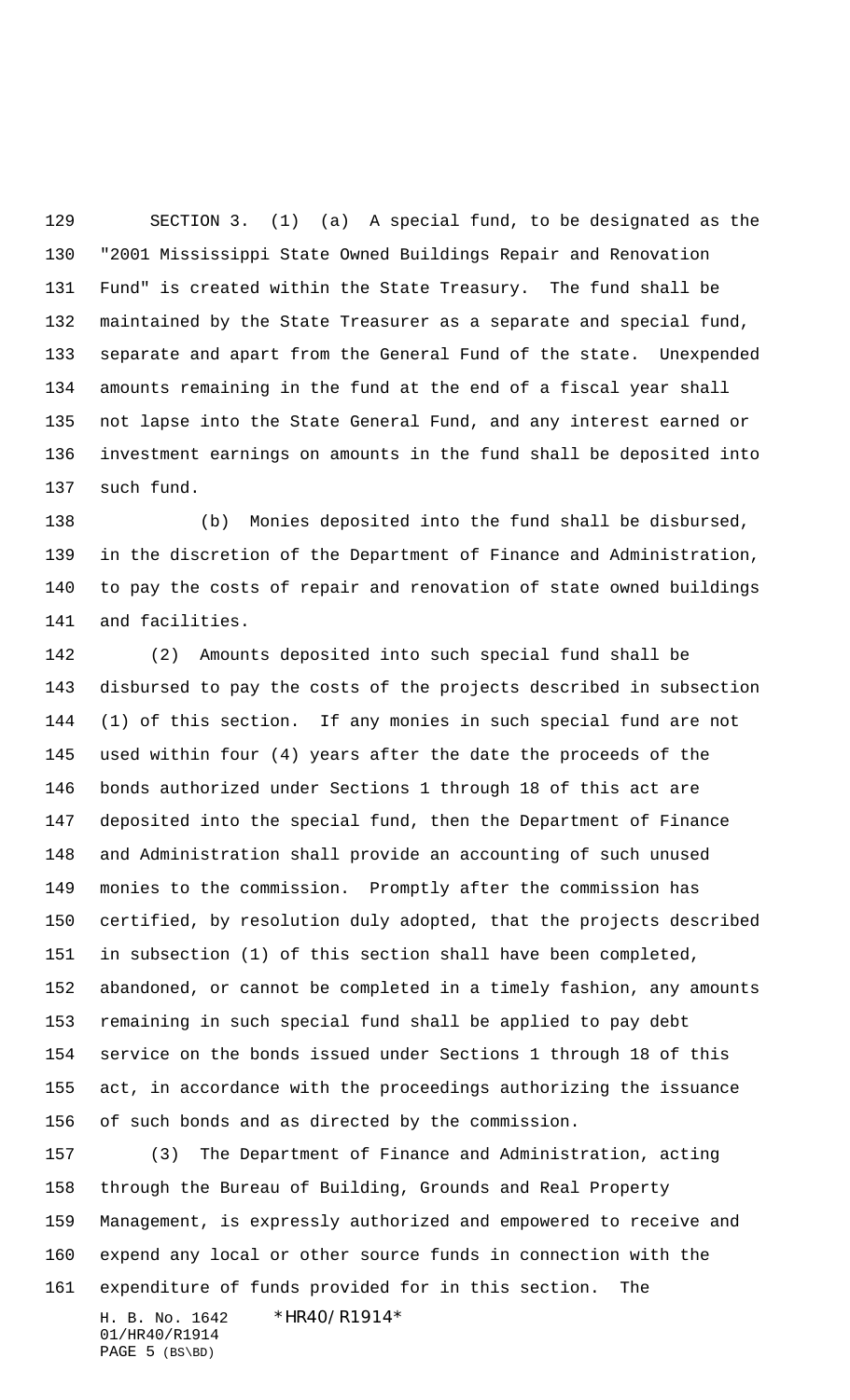expenditure of monies deposited into the special fund shall be under the direction of the Department of Finance and Administration, and such funds shall be paid by the State Treasurer upon warrants issued by such department, which warrants shall be issued upon requisitions signed by the Executive Director of the Department of Finance and Administration or his designee.

 SECTION 4. (1) The commission, at one time, or from time to time, may declare by resolution the necessity for issuance of general obligation bonds of the State of Mississippi to provide funds for all costs incurred or to be incurred for the purposes described in Sections 2 and 3 of this act. Upon the adoption of a resolution by the Department of Finance and Administration, declaring the necessity for the issuance of any part or all of the general obligation bonds authorized by this section, the Department of Finance and Administration shall deliver a certified copy of its resolution or resolutions to the commission. Upon receipt of such resolution, the commission, in its discretion, may act as the issuing agent, prescribe the form of the bonds, advertise for and accept bids, issue and sell the bonds so authorized to be sold and do any and all other things necessary and advisable in connection with the issuance and sale of such bonds. The total amount of bonds issued under Sections 1 through 18 of this act shall not exceed Forty-two Million Five Hundred Fifty Thousand Dollars (\$42,550,000.00). No bonds shall be issued under Sections 1 through 18 of this act after July 1, 2004.

 (2) The proceeds of the bonds issued pursuant to Sections 1 through 18 of this act shall be deposited into the following special funds in not more than the following amounts:

 (a) The 2001 State Agencies Capital Improvements Fund created pursuant to Section 2 of this act......... \$38,550,000.00. (b) The 2001 Mississippi State Owned Buildings Repair and Renovation Fund created pursuant to Section 3 of this act............................................... \$ 4,000,000.00.

H. B. No. 1642 \*HR40/R1914\* 01/HR40/R1914 PAGE (BS\BD)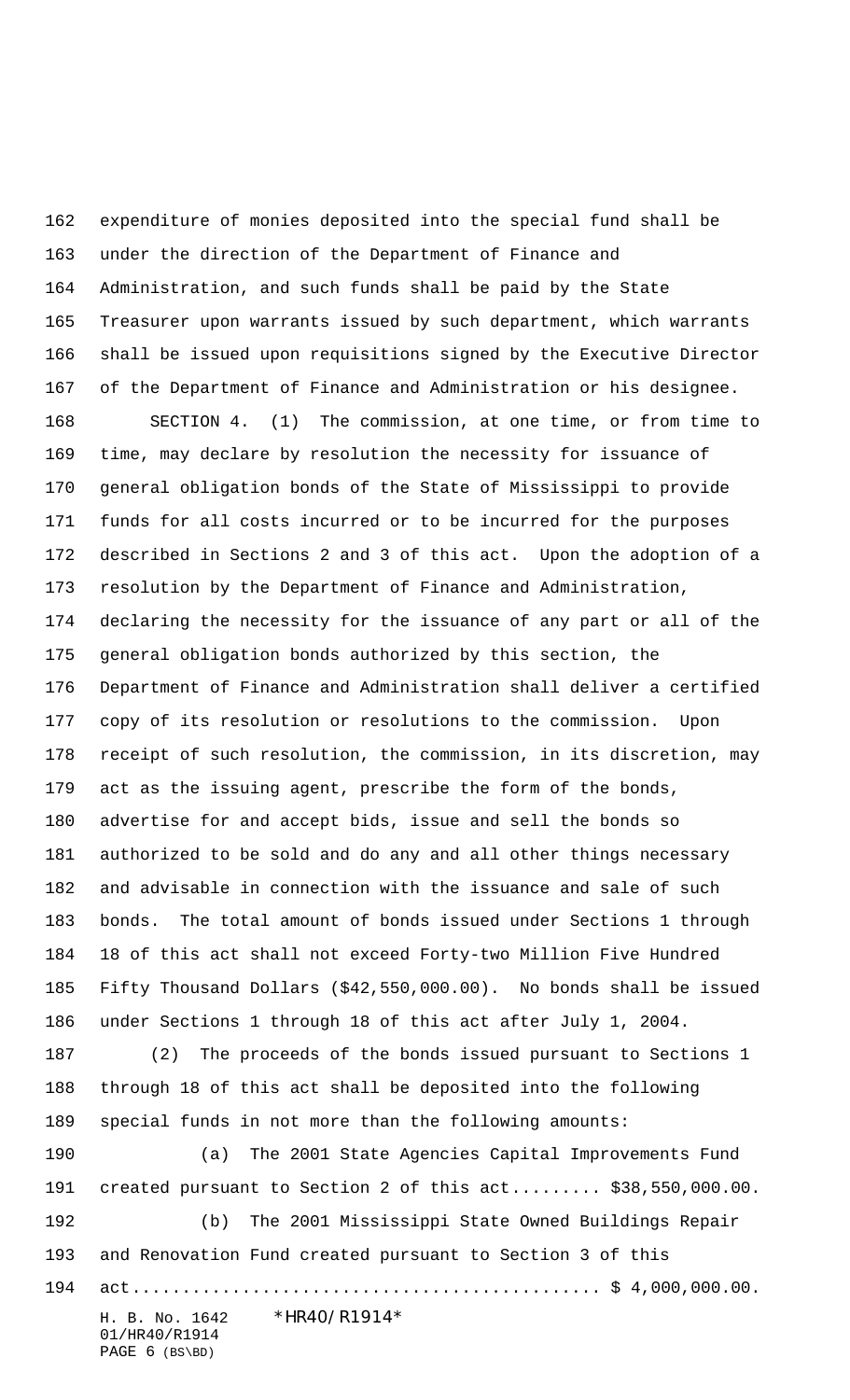(3) Any investment earnings on amounts deposited into the special funds created in Sections 2 and 3 of this act shall be used to pay debt service on bonds issued under Sections 1 through 18 of this act, in accordance with the proceedings authorizing issuance of such bonds.

 SECTION 5. The principal of and interest on the bonds authorized under Sections 1 through 18 of this act shall be payable in the manner provided in this section. Such bonds shall bear such date or dates, be in such denomination or denominations, bear interest at such rate or rates (not to exceed the limits set forth in Section 75-17-101, Mississippi Code of 1972), be payable at such place or places within or without the State of Mississippi, shall mature absolutely at such time or times not to exceed twenty-five (25) years from date of issue, be redeemable before maturity at such time or times and upon such terms, with or without premium, shall bear such registration privileges, and shall be substantially in such form, all as shall be determined by resolution of the commission.

H. B. No. 1642 \*HR40/R1914\* 01/HR40/R1914 SECTION 6. The bonds authorized by Sections 1 through 18 of this act shall be signed by the chairman of the commission, or by his facsimile signature, and the official seal of the commission shall be affixed thereto, attested by the secretary of the commission. The interest coupons, if any, to be attached to such bonds may be executed by the facsimile signatures of such officers. Whenever any such bonds shall have been signed by the officials designated to sign the bonds who were in office at the time of such signing but who may have ceased to be such officers before the sale and delivery of such bonds, or who may not have been in office on the date such bonds may bear, the signatures of such officers upon such bonds and coupons shall nevertheless be valid and sufficient for all purposes and have the same effect as if the person so officially signing such bonds had remained in office until their delivery to the purchaser, or had been in

PAGE 7 (BS\BD)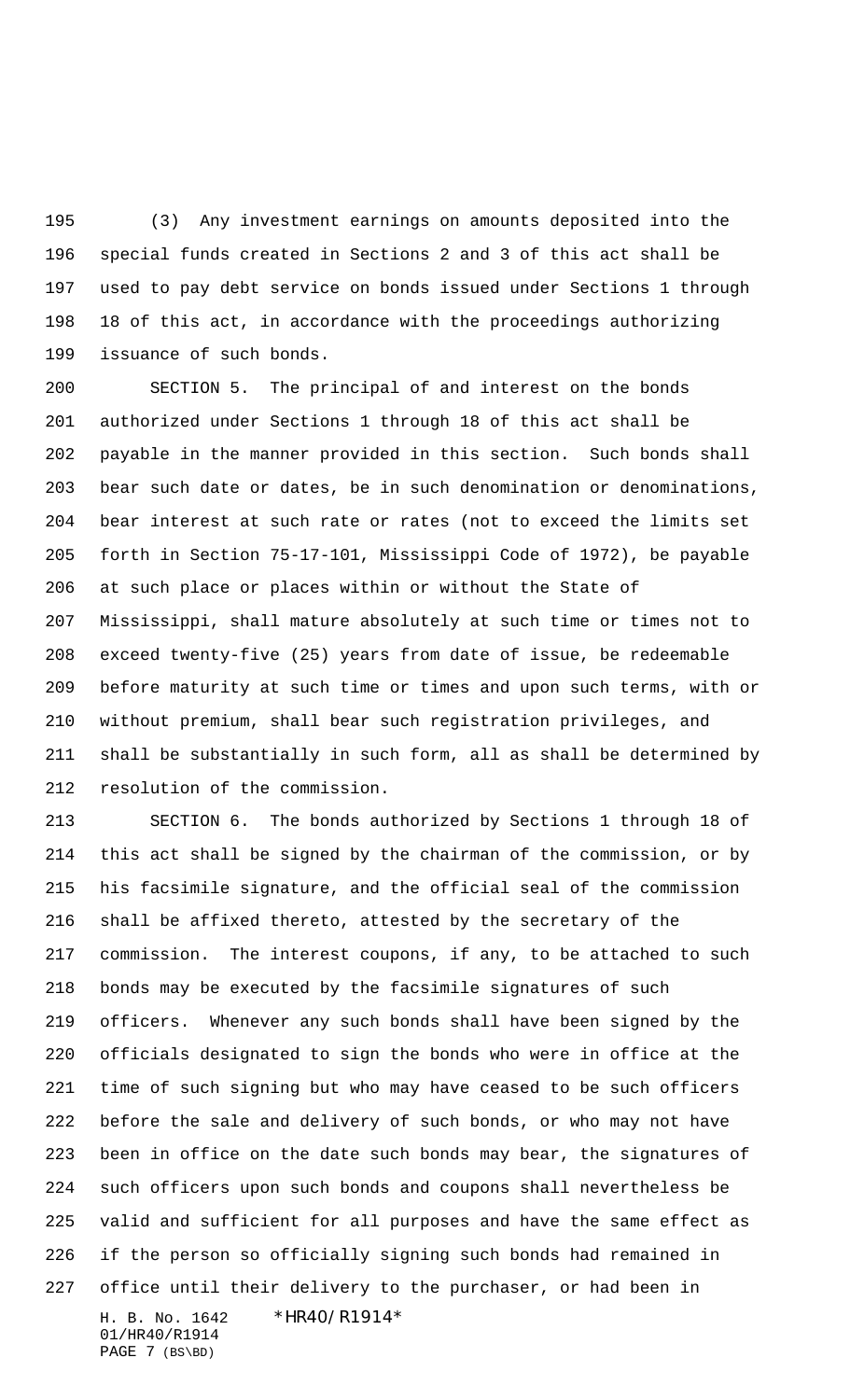office on the date such bonds may bear. However, notwithstanding anything herein to the contrary, such bonds may be issued as provided in the Registered Bond Act of the State of Mississippi. SECTION 7. All bonds and interest coupons issued under the provisions of Sections 1 through 18 of this act have all the qualities and incidents of negotiable instruments under the provisions of the Uniform Commercial Code, and in exercising the powers granted by Sections 1 through 18 of this act, the commission shall not be required to and need not comply with the provisions of the Uniform Commercial Code.

 SECTION 8. The commission shall act as the issuing agent for the bonds authorized under Sections 1 through 18 of this act, prescribe the form of the bonds, advertise for and accept bids, issue and sell the bonds so authorized to be sold, pay all fees and costs incurred in such issuance and sale, and do any and all other things necessary and advisable in connection with the issuance and sale of such bonds. The commission is authorized and empowered to pay the costs that are incident to the sale, issuance and delivery of the bonds authorized under Sections 1 through 18 of this act from the proceeds derived from the sale of such bonds. The commission shall sell such bonds on sealed bids at public sale, and for such price as it may determine to be for the best interest of the State of Mississippi, but no such sale shall be made at a price less than par plus accrued interest to the date of delivery of the bonds to the purchaser. All interest accruing on such bonds so issued shall be payable semiannually or annually; however, the first interest payment may be for any period of not more than one (1) year.

H. B. No. 1642 \*HR40/R1914\* 01/HR40/R1914 PAGE 8 (BS\BD) Notice of the sale of any such bonds shall be published at least one time, not less than ten (10) days before the date of sale, and shall be so published in one or more newspapers published or having a general circulation in the City of Jackson, Mississippi, and in one or more other newspapers or financial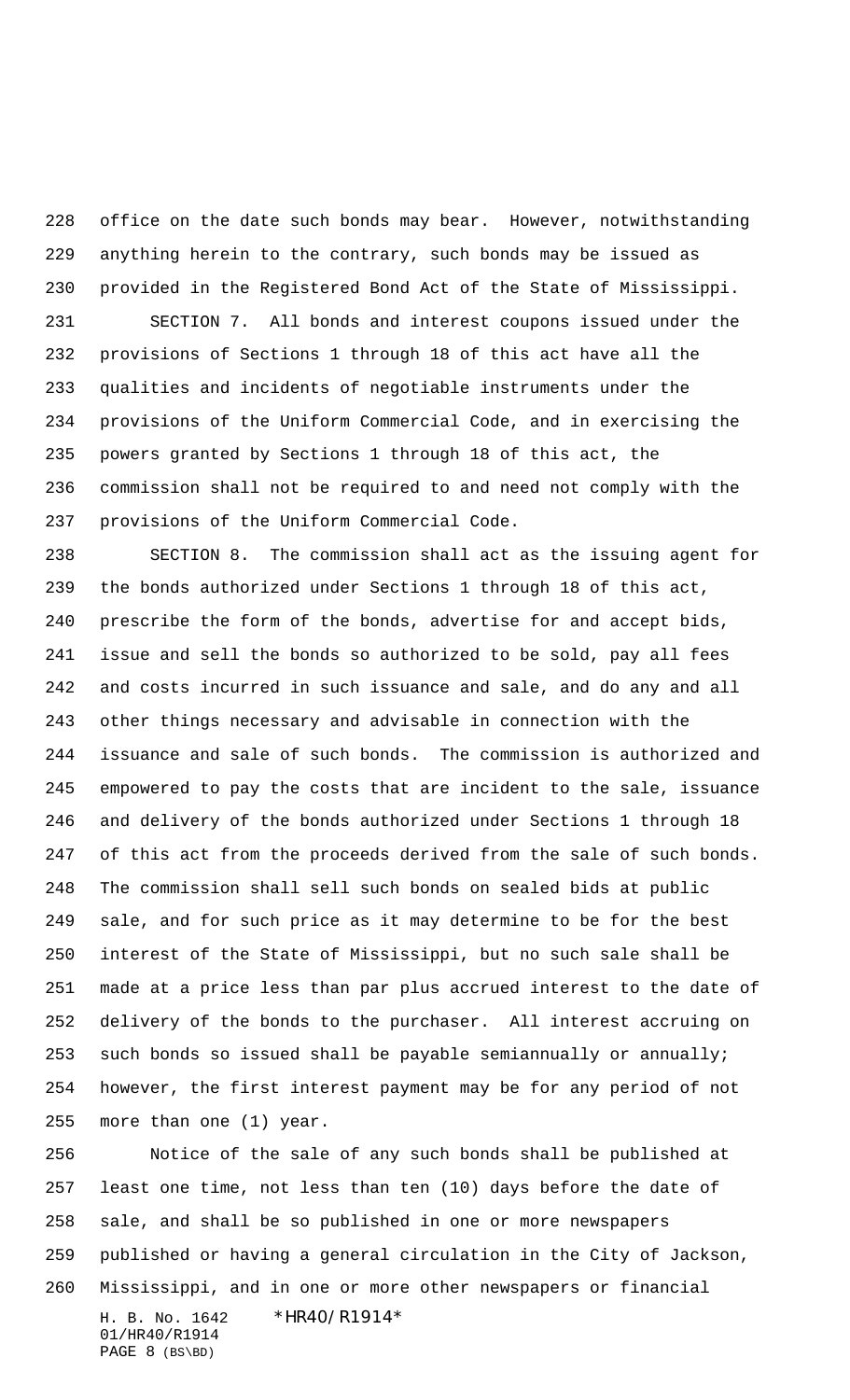journals with a national circulation, to be selected by the commission.

 The commission, when issuing any bonds under the authority of Sections 1 through 18 of this act, may provide that bonds, at the option of the State of Mississippi, may be called in for payment and redemption at the call price named therein and accrued interest on such date or dates named therein.

 SECTION 9. The bonds issued under the provisions of Sections 1 through 18 of this act are general obligations of the State of Mississippi, and for the payment thereof the full faith and credit of the State of Mississippi is irrevocably pledged. If the funds appropriated by the Legislature are insufficient to pay the principal of and the interest on such bonds as they become due, then the deficiency shall be paid by the State Treasurer from any funds in the State Treasury not otherwise appropriated. All such bonds shall contain recitals on their faces substantially covering the provisions of this section.

 SECTION 10. Upon the issuance and sale of bonds under the provisions of Sections 1 through 18 of this act, the commission shall transfer the proceeds of any such sale or sales to the special funds created in Sections 2 and 3 of this act in the amounts provided for in Section 4(2) of this act. The proceeds of such bonds shall be disbursed solely upon the order of the Department of Finance and Administration under such restrictions, if any, as may be contained in the resolution providing for the issuance of the bonds.

H. B. No. 1642 \*HR40/R1914\* 01/HR40/R1914 PAGE 9 (BS\BD) SECTION 11. The bonds authorized under Sections 1 through 18 of this act may be issued without any other proceedings or the happening of any other conditions or things other than those proceedings, conditions and things which are specified or required by Sections 1 through 18 of this act. Any resolution providing for the issuance of bonds under the provisions of Sections 1 through 18 of this act shall become effective immediately upon its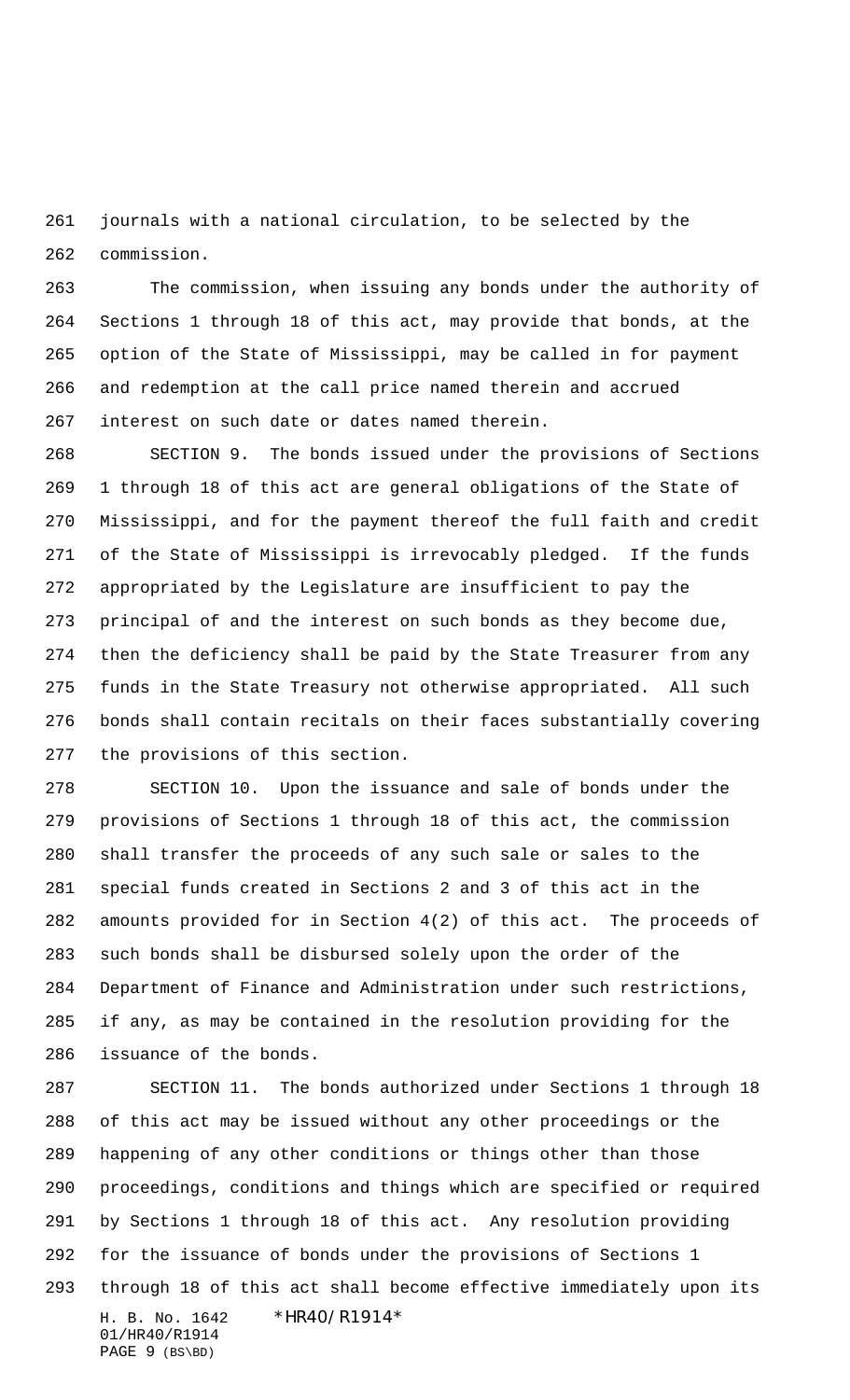adoption by the commission, and any such resolution may be adopted at any regular or special meeting of the commission by a majority of its members.

 SECTION 12. The bonds authorized under the authority of Sections 1 through 18 of this act may be validated in the Chancery Court of the First Judicial District of Hinds County, Mississippi, in the manner and with the force and effect provided by Chapter 13, Title 31, Mississippi Code of 1972, for the validation of county, municipal, school district and other bonds. The notice to taxpayers required by such statutes shall be published in a newspaper published or having a general circulation in the City of Jackson, Mississippi.

 SECTION 13. Any holder of bonds issued under the provisions of Sections 1 through 18 of this act or of any of the interest coupons pertaining thereto may, either at law or in equity, by suit, action, mandamus or other proceeding, protect and enforce any and all rights granted under Sections 1 through 18 of this act, or under such resolution, and may enforce and compel performance of all duties required by Sections 1 through 18 of this act to be performed, in order to provide for the payment of bonds and interest thereon.

 SECTION 14. All bonds issued under the provisions of Sections 1 through 18 of this act shall be legal investments for trustees and other fiduciaries, and for savings banks, trust companies and insurance companies organized under the laws of the State of Mississippi, and such bonds shall be legal securities which may be deposited with and shall be received by all public officers and bodies of this state and all municipalities and political subdivisions for the purpose of securing the deposit of public funds.

 SECTION 15. Bonds issued under the provisions of Sections 1 through 18 of this act and income therefrom shall be exempt from all taxation in the State of Mississippi.

H. B. No. 1642 \*HR40/R1914\* 01/HR40/R1914 PAGE 10 (BS\BD)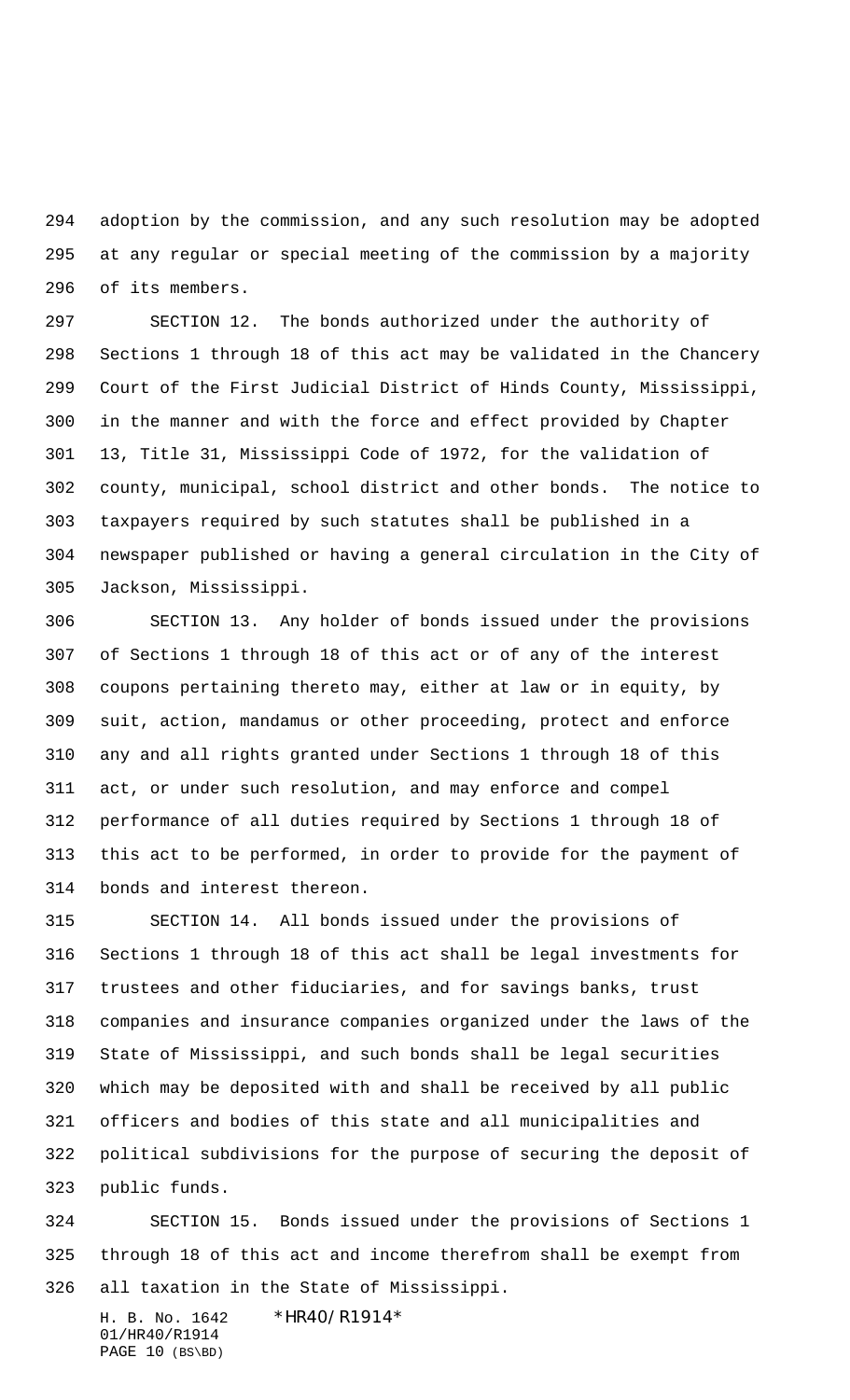SECTION 16. The proceeds of the bonds issued under Sections 1 through 18 of this act shall be used solely for the purposes herein provided, including the costs incident to the issuance and sale of such bonds.

 SECTION 17. The State Treasurer is authorized, without further process of law, to certify to the Department of Finance and Administration the necessity for warrants, and the Department of Finance and Administration is authorized and directed to issue such warrants, in such amounts as may be necessary to pay when due the principal of, premium, if any, and interest on, or the accreted value of, all bonds issued under Sections 1 through 18 of 338 this act; and the State Treasurer shall forward the necessary amount to the designated place or places of payment of such bonds in ample time to discharge such bonds, or the interest thereon, on the due dates thereof.

 SECTION 18. Sections 1 through 18 of this act shall be deemed to be full and complete authority for the exercise of the powers herein granted, but Sections 1 through 18 of this act shall not be deemed to repeal or to be in derogation of any existing law of this state.

 SECTION 19. Section 2, Chapter 560, Laws of 1998, is amended as follows:

 Section 2. (1) (a) A special fund, to be designated as the "1998 Archives and History Capital Improvements Fund" is created within the State Treasury. The fund shall be maintained by the State Treasurer as a separate and special fund, separate and apart from the General Fund of the state and investment earnings on amounts in the fund shall be deposited into such fund.

 (b) Monies deposited into the fund shall be disbursed, in the discretion of the Department of Finance and Administration, to pay the costs of capital improvements, additions, renovation, restoration and/or repair of existing facilities, exhibits,

H. B. No. 1642 \* HR40/R1914\* 01/HR40/R1914 PAGE 11 (BS\BD)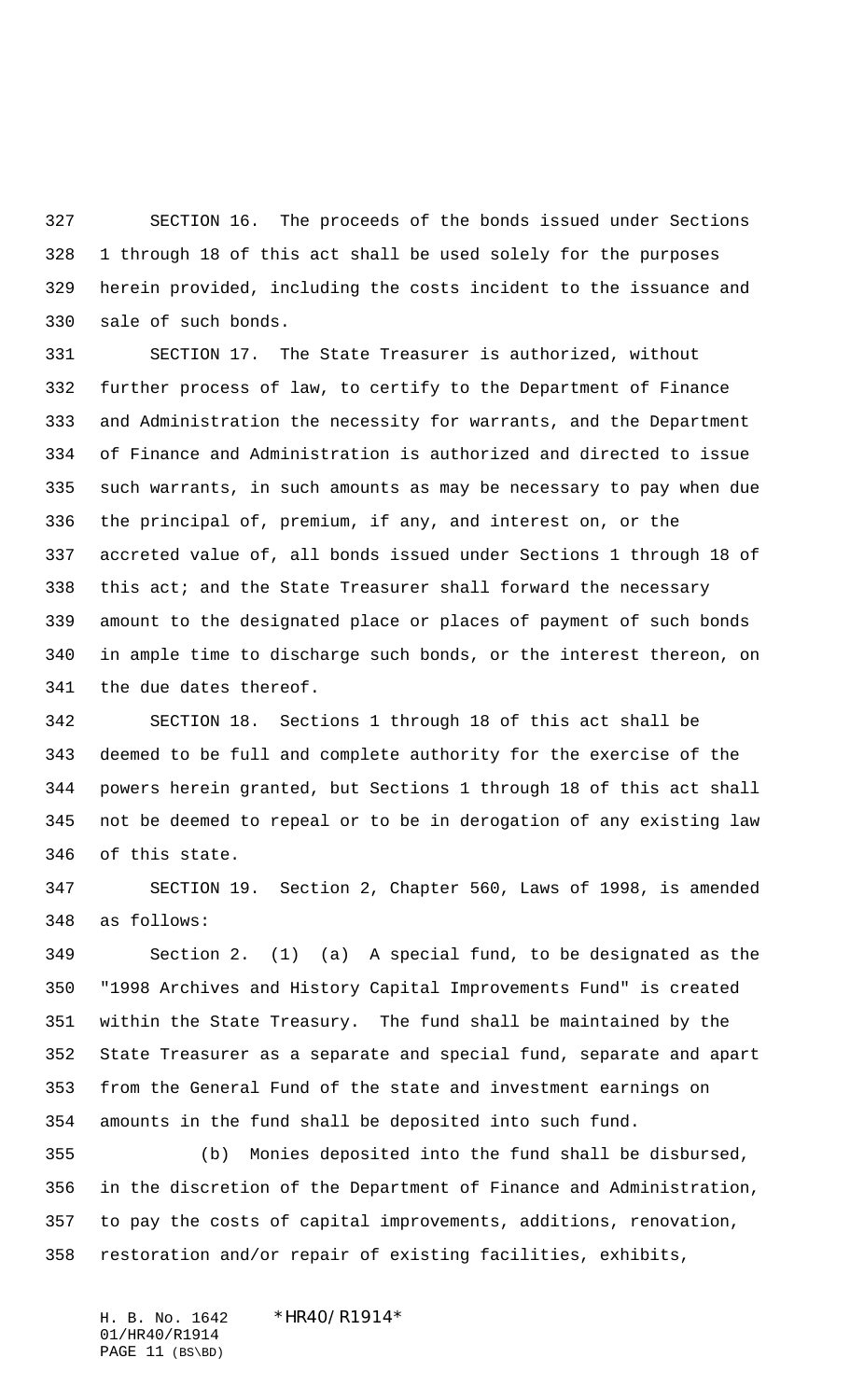furnishing, and/or equipping facilities, preplanning and moving and build-out expenses as hereinafter described:

 (i) Archives and History Building: Construct on state owned land a new Archives and History Building complete with parking.

 (ii) Central Mechanical Plant: Construct on state owned land a new central mechanical and electrical service plant to support the existing facilities located on the Old Capitol Green plus the new Archives and History Building.

 (iii) War Memorial Building: Renovate and restore the War Memorial Building.

 (iv) Charlotte Capers Building: Plan through construction bidding documents the renovation of the Charlotte Capers Building.

 (v) Museum: Plan through construction bidding documents a new museum located on state owned property in Jackson, Mississippi, bound on the south by Amite Street, on the east by 376 Jefferson Street, on the west by North Street and on the north by Mississippi Street, complete with exhibits interpreting the history and prehistory of the state.

 (vi) Old Capitol: Plan through construction bidding documents the renovation and restoration of the Old Capitol.

 (vii) Moving and Build-Out Expenses: During the course of the construction and relocation of various state agencies, provide for moving costs, moving archival collections, development and reestablishment of computer networks, communications, partition construction, furnishings and equipment, and other necessary expenses associated with the construction authorized by this act.

H. B. No. 1642 \*HR40/R1914\* 01/HR40/R1914 PAGE 12 (BS\BD) (c) All new buildings authorized by this act to be constructed or planned shall be designed to be aesthetically pleasing and compatible with state owned buildings located nearby.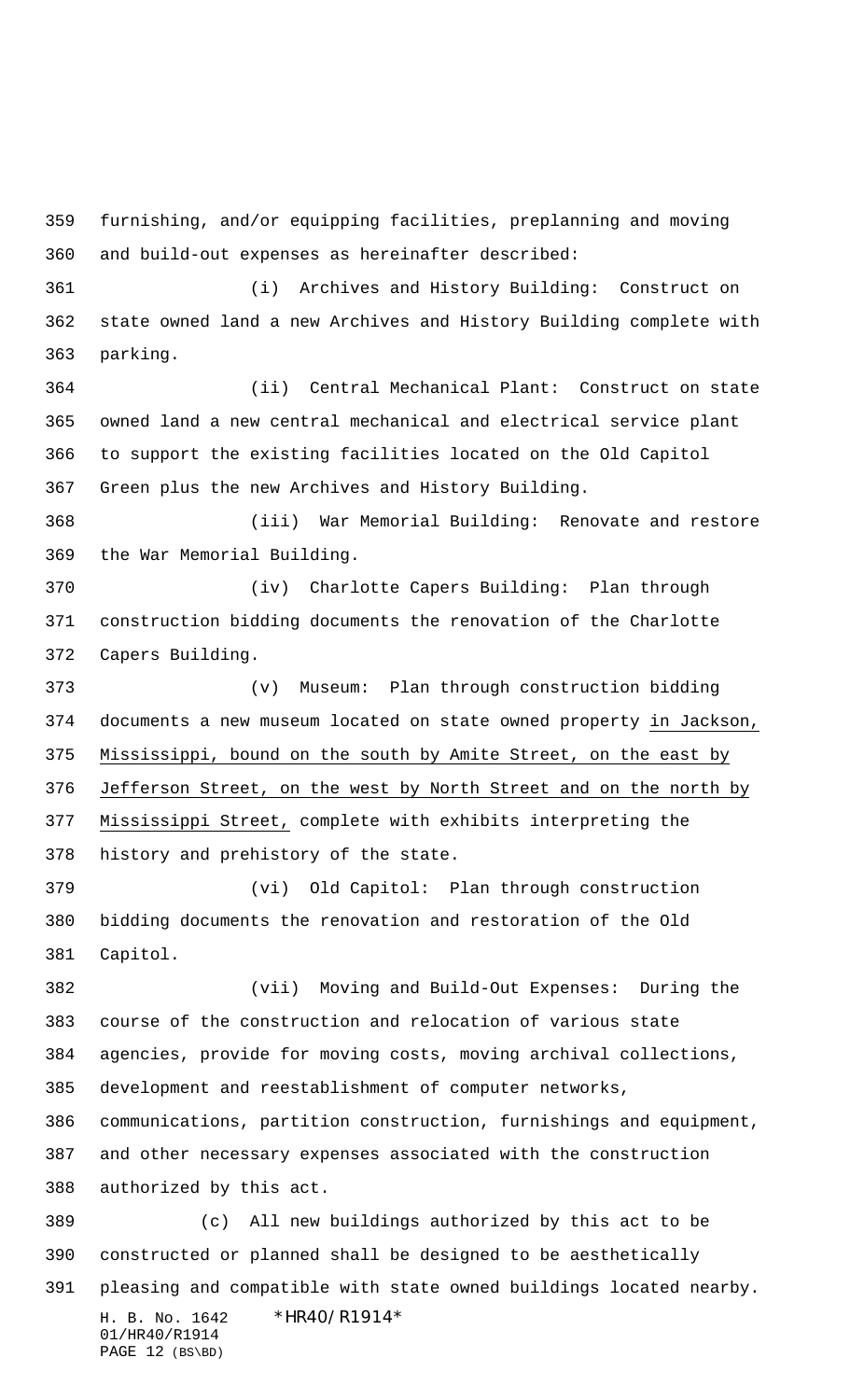To the extent practicable, all new buildings authorized by this act to be constructed or planned shall be of sustainable design and shall be energy efficient.

 (2) Amounts deposited into such special fund shall be disbursed to pay the costs of projects described in subsection (1) of this section. Promptly after the commission has certified, by resolution duly adopted, that the projects described in subsection (1) shall have been completed, abandoned, or cannot be completed in a timely fashion, any amounts remaining in such special fund shall be applied to pay debt service on the bonds issued under this act, in accordance with the proceedings authorizing the issuance of such bonds and as directed by the commission.

 (3) The Department of Finance and Administration, acting through the Bureau of Building, Grounds and Real Property Management, is expressly authorized and empowered to receive and expend any local or other source funds in connection with the expenditure of funds provided for in this section. The expenditure of monies deposited into the special fund shall be under the direction of the Department of Finance and Administration, and such funds shall be paid by the State Treasurer upon warrants issued by such department, which warrants shall be issued upon requisitions signed by the Executive Director of the Department of Finance and Administration or his designee. SECTION 20. Section 39-23-3, Mississippi Code of 1972, is amended as follows:

39-23-3. The Mississippi Children's Museum may be located:

 (a) At the old National Guard Armory located on the Mississippi State Fairgrounds in Jackson, Mississippi, after the repair, renovation, furnishing and equipping of such facility by the Department of Finance and Administration as provided for in Sections 16 through 33 of Chapter 535, Laws of 1997, as amended;

H. B. No. 1642 \*HR40/R1914\* 01/HR40/R1914 PAGE 13 (BS\BD) (b) In such structure and at such location as shall be submitted by the Board of Directors of the Mississippi Children's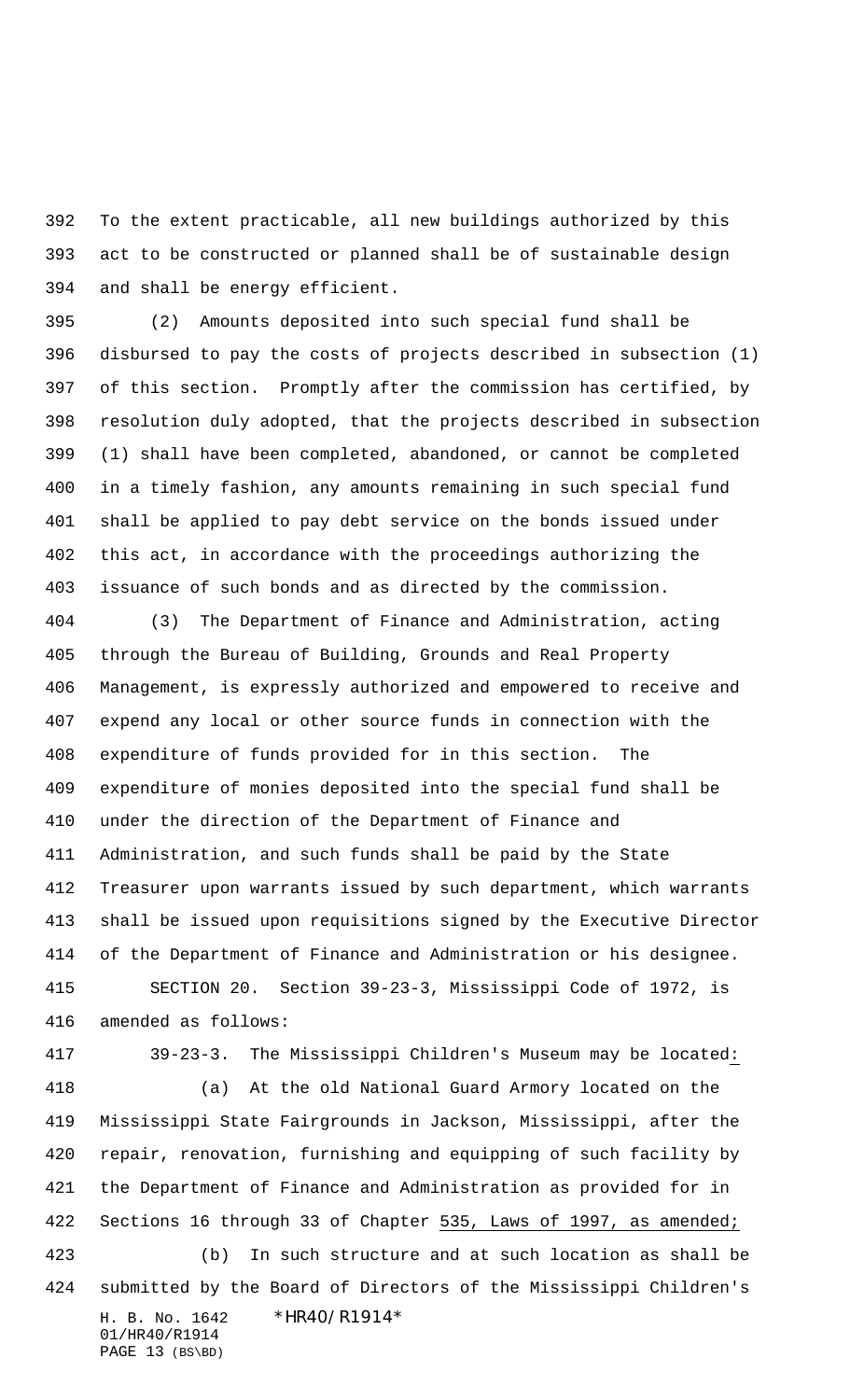Museum, a Mississippi nonprofit corporation, to and approved as an appropriate structure and location by the Department of Finance and Administration, after the repair, renovation, furnishing and equipping of such facility by the Department of Finance and Administration as provided in Sections 16 through 33 of Chapter 535, Laws of 1997, as amended; or (c) In the building, formerly known as the Mississippi Museum of Natural Science, on land located adjacent to the State Fairgrounds in the City of Jackson, County of Hinds, Mississippi, described more specifically as follows: Starting at the point of intersection of the North line of Pearl Street and the West line of Jefferson Street, run Northerly along the West line of Jefferson Street a distance of 240 feet to the point of beginning, an iron pin. Continue Northerly along the West line of Jefferson Street for a distance of 257.9 feet to an iron pin; turn left through an angle of 89 degrees - 443 57 minutes - 14 seconds and run Westerly for a distance of 278.9 feet to an iron pin on the east right-of-way line of the G.M. & O. Railroad; turn left through an angle of 79 degrees - 29 minutes - 30 seconds and run Southerly along the East right-of-way of the G.M. & O. Railroad (Said line being a curve to the left with a radius of 2814.93 feet, chord definition) for a distance of 260.4 feet to an iron pipe; turn left through an angle of 95 degrees - 12 minutes - 26 seconds and run Easterly and parallel with the North line of this tract for a distance of 314.7 feet to the point of beginning. SECTION 21. Section 39-23-5, Mississippi Code of 1972, is amended as follows:

H. B. No. 1642 \*HR40/R1914\* 01/HR40/R1914 PAGE 14 (BS\BD)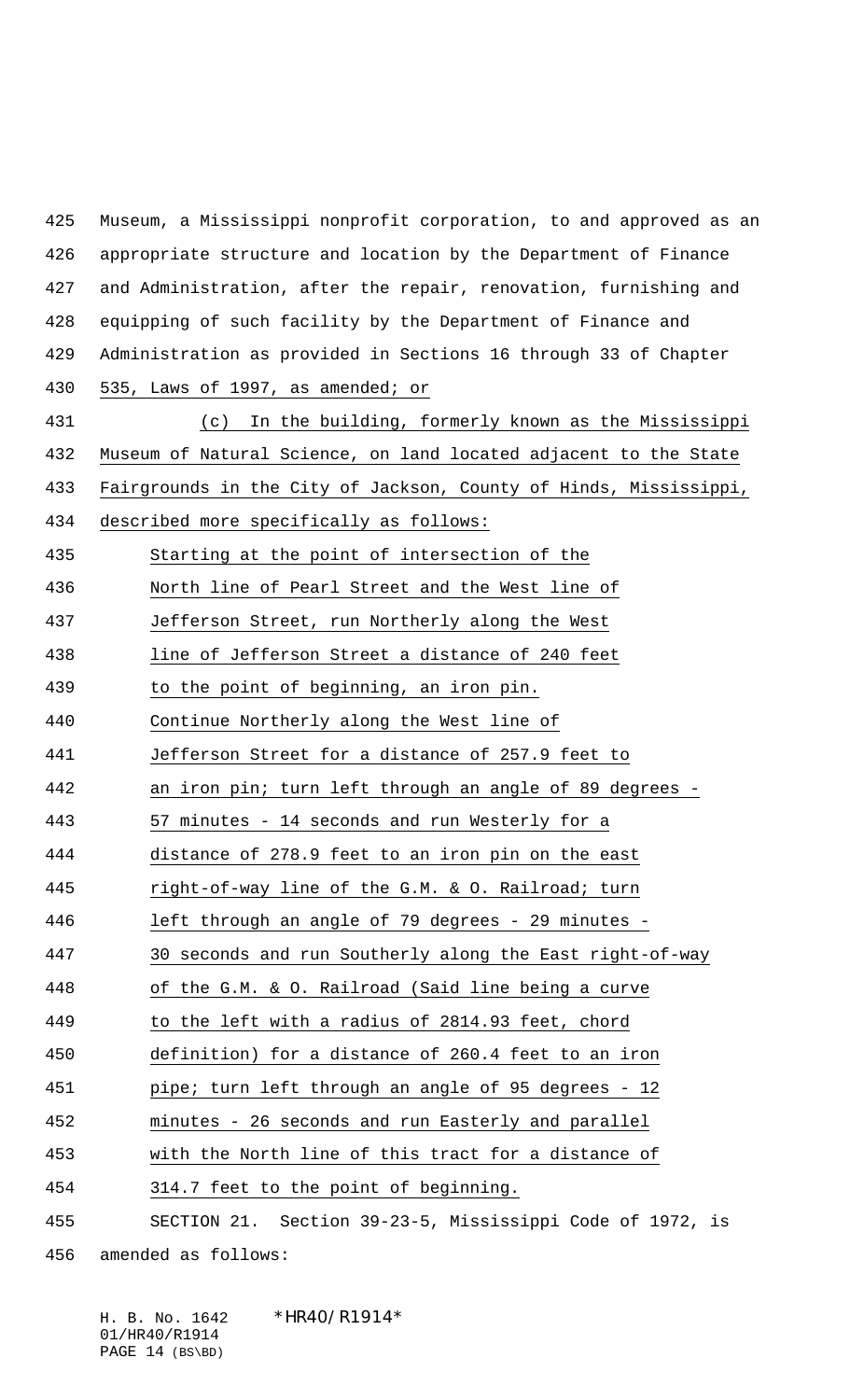39-23-5. (1) The Department of Finance and Administration shall proceed with the repair, renovation, furnishing and equipping of the old National Guard Armory on the Mississippi State Fairgrounds, or another structure if approved by the Department of Finance and Administration as provided in Section 17 of Chapter 589 of Laws, 1999, for its use as a children's museum as soon as practicable.

 (2) The Department of Finance and Administration shall proceed with the repair, renovation, furnishing and equipping of the facility at the location described in Section 39-23-3(c) as soon as practicable.

 SECTION 22. Section 39-23-7, Mississippi Code of 1972, is amended as follows:

 39-23-7. If the old National Guard Armory is repaired, renovated, furnished and equipped as provided for in Sections 39-23-1 through 39-23-7 and Sections 20 through 33 Chapter 535, Laws of 1997, as amended, the Mississippi Fair Commission shall lease the facility for a period not exceeding twenty (20) years to a nonprofit corporation whose primary purpose for incorporation is the support and improvement of a children's museum in Mississippi. The benefit to Mississippi from the operation of such lease shall be considered as sufficient consideration. The lease shall be executed for a nominal fee and it shall be presumed that such lease shall not amount to a donation of state property. 481 If the facility at the location described in Section 39-23-3(c) is repaired, renovated, furnished and equipped as provided for in Sections 39-23-1 through 39-23-7 and Sections 20 through 33 of Chapter 535, Laws of 1997, as amended, the

485 Department of Finance and Administration shall lease the facility

for a period not exceeding twenty (20) years to a nonprofit

corporation whose primary purpose for incorporation is the support

and improvement of a children's museum in Mississippi. The

H. B. No. 1642 \*HR40/R1914\* 01/HR40/R1914 benefit to Mississippi from the operation of such lease shall be

```
PAGE 15 (BS\BD)
```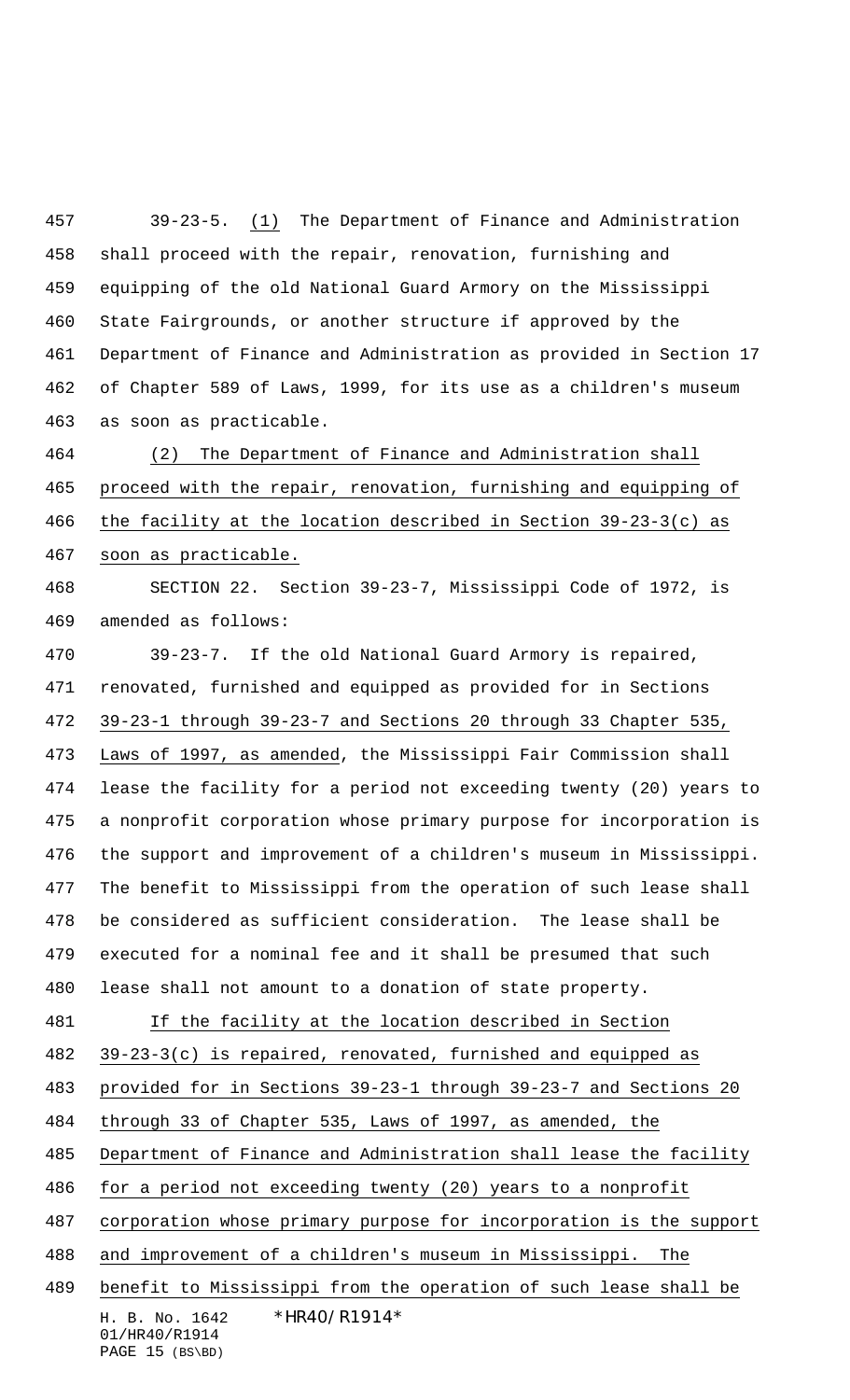considered as sufficient consideration. The lease shall be

executed for a nominal fee and it shall be presumed that such

lease shall not amount to a donation of state property.

 SECTION 23. Section 20, Chapter 535, Laws of 1997, as amended by Section 137, Chapter 589, Laws of 1999, is amended as follows:

 Section 20. (1) Upon the receipt of matching funds or verification that the matching funds described in this subsection are forthcoming, the Department of Finance and Administration, at one time or from time to time, may declare by resolution the necessity for issuance of general obligation bonds of the State of Mississippi in an amount not to exceed Two Million Dollars (\$2,000,000.00) to provide funds for the: (a) repair, renovation, remodeling, equipping, furnishing, adding to or improving the old National Guard Armory on the State Fairgrounds in Jackson, Mississippi, or another structure if approved by the Department of Finance and Administration as provided in Section 17 of this act, for use as a children's museum as authorized under Sections 16 through 33 of this act; or (b) repair, renovation, furnishing and equipping of the facility at the location described in Section 39-23-3(c). The issuance of the bonds described in this subsection and the allocation of such funds are conditioned upon the private sector or local or federal government providing Two Million Dollars (\$2,000,000.00) to match the funds provided under this section. The matching funds required pursuant to this subsection may be provided in the form of cash or in kind contributions or any combination of cash or in kind contributions. In kind contributions shall include, but not be limited to, the value of exhibits that are contributed to the children's museum authorized under Sections 16 through 33 of this act.

H. B. No. 1642 \*HR40/R1914\* 01/HR40/R1914 PAGE 16 (BS\BD) (2) Upon the adoption of a resolution by the Department of Finance and Administration, declaring the necessity for the issuance of any part or all of the general obligation bonds